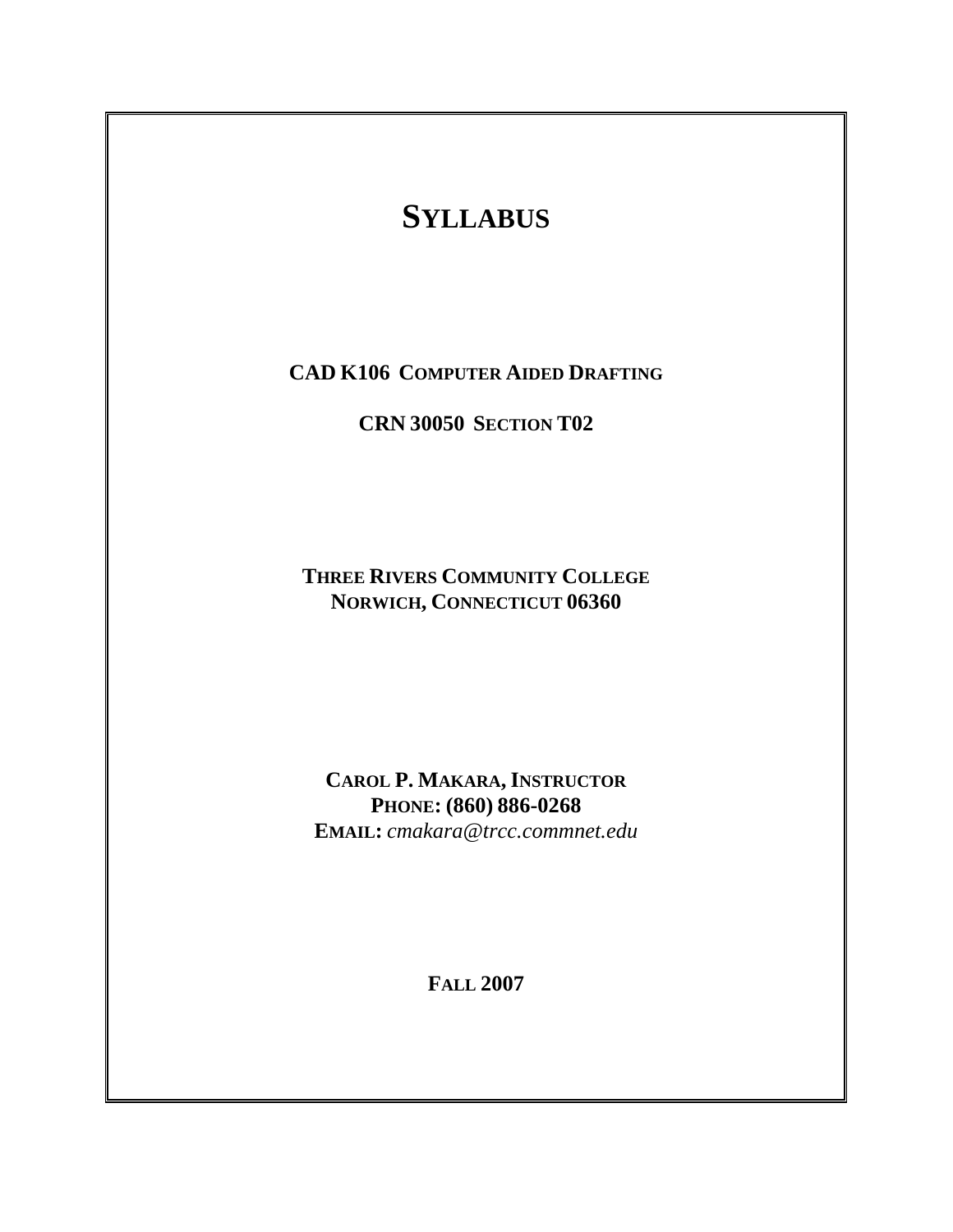This course exposes the student to the current means of generating graphic images with computers. Topics covered include: CAD overview, computer terminology, hardware descriptions and requirements, file manipulations and management, 2D and 3D geometric construction, symbol library creation, dimensioning, scaling, sectioning, plotting, detail, and assembly drawings.

# **OBJECTIVES**

## *The student will be able to*

- 1. Discuss the role of computer software in the design process.
- 2. Specify coordinate locations using rectangular, polar, cylindrical, and spherical systems.
- 3. Establish drawing environments of mechanical, architectural, and civil applications.
- 4. Describe entity options for the LINE, ARC, CIRCLE, POINT, POLYGON, PLINE, ELLIPSE, SOLID, and DONUT commands.
- 5. Describe the options of the UNDO command and their role in creating prototypes.
- 6. Cite the ANSI standards for formats, line types, line weights, and character sizes.
- 7. Discuss the integration of layering, colors, line types, scales, and formats in setting up prototype drawings.
- 8. Describe the variety of selection options and interpret the edit command options.
- 9. Explain SNAP rotation, aspect, and style; understand the OSNAP override settings.
- 10. Distinguish the advantages of the PAN, VIEW, and ZOOM options.
- 11. Explain the text justification options, the use of special characters, and the implementation of text styles.
- 12. Interpret drawing information extracted with the TIME and STATUS commands.
- 13. Effectively organize disks and manage files in the DOS environment.
- 14. Put into practice the established standards for dimensioning in both inch and metric units.
- 15. Assign values to dimension variables appropriately.
- 16. Incorporate dimension styles, where applicable.
- 17. Conceptualize and sketch the orthographic views of a solid.
- 18. Sketch full, half, offset, etc. sections of a solid.
- 19. Explain the value of using blocks.
- 20. Correctly assign modes, build attributes, and extract attribute information from a drawing.
- 21. Decide when the use of XREFs is more suitable than blocks.
- 22. Explain the MVIEW options and the reasons for using Paper Space.
- 23. Interpret the UCS options.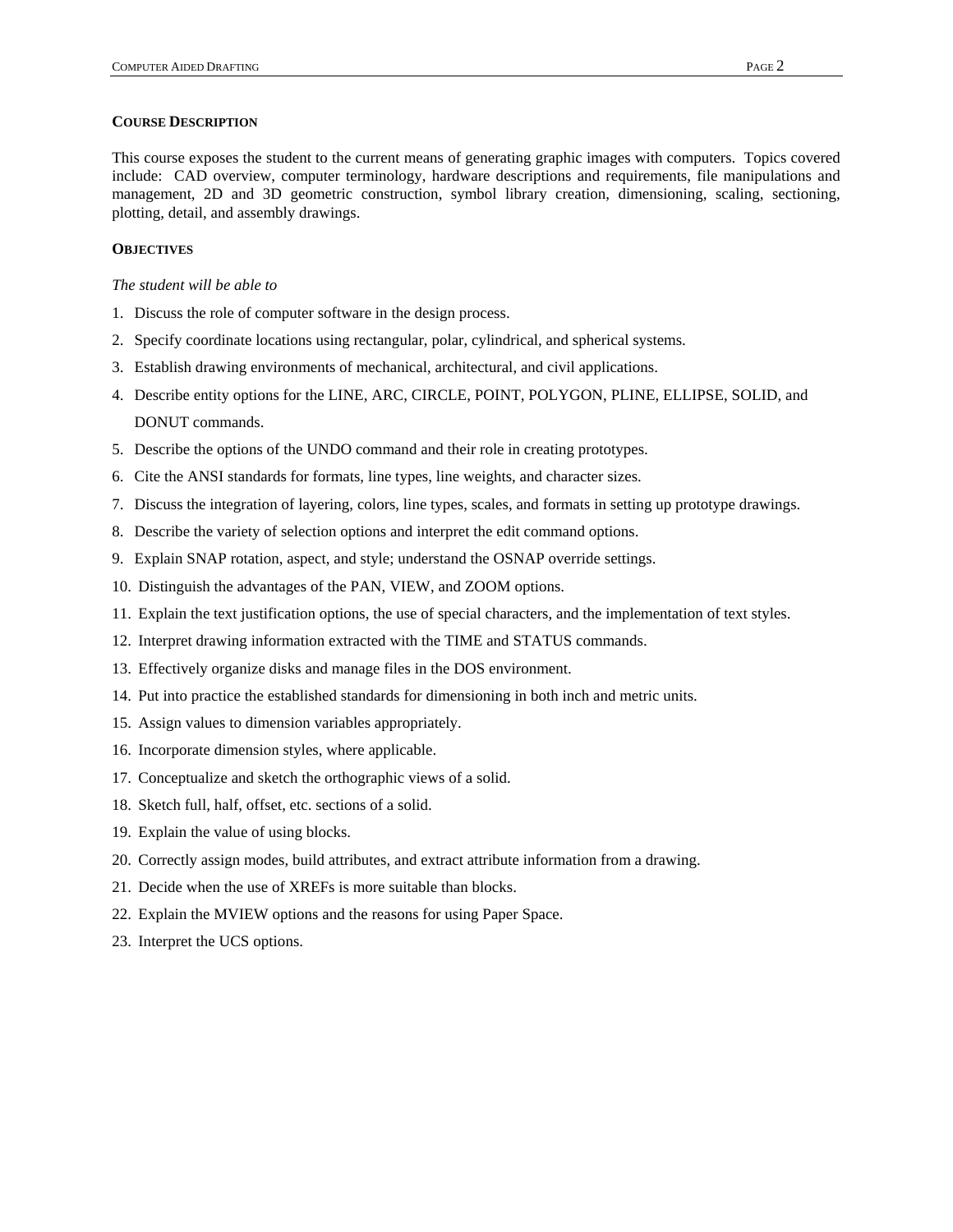#### **METHOD OF EVALUATION**

- 1. Student performance on quizzes containing items that are multiple choice, true and false, short answer, and completion.
- 2. Student performance on examinations containing items that are multiple choice, true and false, short answer, and completion.
- 3. Quizzes and exams will cover material from lectures and the textbook. Unexcused absences from quizzes and exams will result in a score of 0 for that exam. Excused absences must be requested **in advance** of the in-class exam.

## **QUIZZES AND EXAMS**

Quizzes and exams will be in short answer, true and false, or multiple-choice form, and in lab form requiring use of the computer. Quizzes and exams will cover material from lectures and the textbook. Unexcused absences from quizzes and exams will result in a score of 0 for that exam. Excused absences must be requested **in advance** of the in-class exam.

#### **MAKEUP POLICY**

Students are required to make up missed quizzes, lab assignments, and examinations resulting from excused absences. Arrangements are to be made up on an individual basis with the instructor.

## **ATTENDANCE**

Students are expected to attend class regularly. No absences of any nature will be construed as relieving you from the responsibility for the completion of all work assigned by the instructor. Absences are discouraged because interaction with the instructor and classmates is an integral part of learning computer software applications. Unexcused absences from exams and quizzes will result in a score of 0 for that test.

# **CELL PHONES AND PAGERS POLICY**

Students are notified that cellular phones and beepers are allowed in class or in the Learning Resource Center **only if they are turned off or turned to a silent mode**. Under no circumstances are phones to be answered in class. When there are extenuating circumstances that require that a student be available by phone or beeper, the student should speak to the instructor prior to class, so that together they can arrive at an agreement

# **COLLEGE WITHDRAWAL POLICY**

Students may withdraw, in writing at the Registrar's Office, for any reason until the end of the 10th week of classes. From the 11th week through the end of the 13th week, a student may withdraw with the signature of the instructor or advisor.

## **DISABILITIES STATEMENT**

If you are a student with a disability and believe you will need accommodations for this class, it is your responsibility to contact the Disabilities Counseling Services at 383-5240. To avoid any delay in the receipt of accommodations, you should contact the counselor as soon as possible. Please note that accommodations based upon disability cannot be provided until the instructor has received an accommodation letter from the Disabilities Counselor.

## **REQUIRED TEXTBOOK**

Shumaker, Terence M. and Madsen, David A. *AutoCAD and Its Applications Basic 2007*. Illinois: The Goodheart-Wilcox Company, Inc., 2007.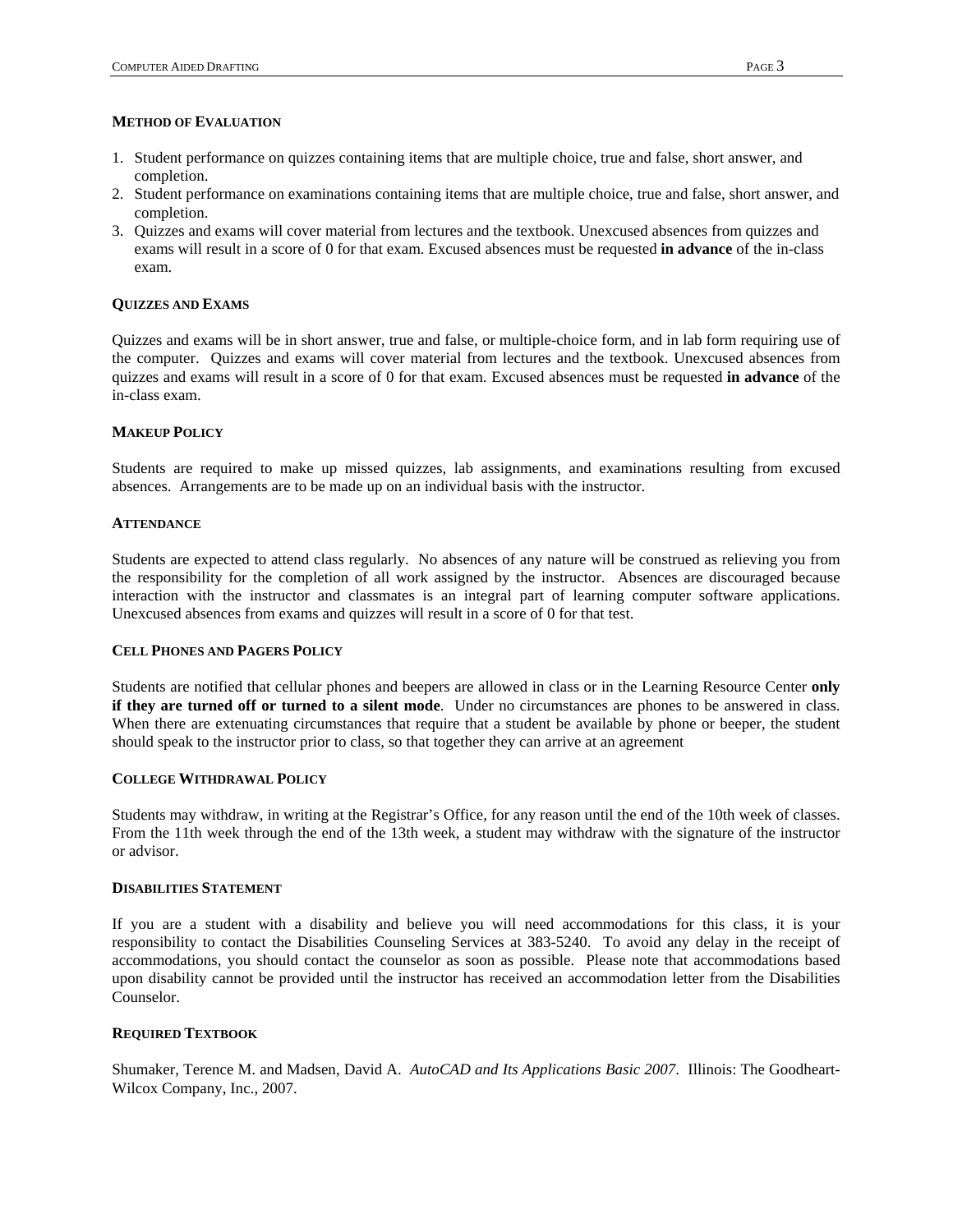## **COURSE EVALUATION**

Quizzes and examinations will be given as outlined above. Quizzes will make up 30 percent of the final grade and examinations will make up 70 percent of the final grade.

The following table lists the academic grades used and their corresponding quality points.

| <b>GRADES</b> | <b>DEFINITION</b> | <b>EQUIVALENT</b> | <b>QUALITY POINTS</b> |
|---------------|-------------------|-------------------|-----------------------|
| A             | Excellent         | 94-100            | 4.0                   |
| $A-$          |                   | 90-93             | 3.7                   |
| $B+$          |                   | 87-89             | 3.3                   |
| B             | Good              | 83-86             | 3.0                   |
| <b>B-</b>     |                   | 80-82             | 2.7                   |
| $C+$          |                   | 77-79             | 2.3                   |
| C             | Satisfactory      | 73-76             | 2.0                   |
| $C-$          |                   | 70-72             | 1.7                   |
| $D+$          |                   | 67-69             | 1.3                   |
| D             | Poor              | 63-66             | 1.0                   |
| F             | Unsatisfactory    |                   | 0.0                   |

A student may request an irrevocable Audit status from the Registrar within the Add-Drop Period. Such status may be granted with written approval of the instructor. Audit status is considered a non-academic grade (No grade points).

### **INSTRUCTOR CANCELLATION OF CLASSES**

There may be instances when it will be necessary for the instructor to independently cancel classes such as for illness or personal inability to travel safely to the college. In these instances the instructor will attempt to notify students at least two hours in advance that classes will not be held. Notifications will be made by E-mail to the email address provided by the student.

## **ACADEMIC INTEGRITY**

Academic integrity is essential to a useful education. Failure to act with academic integrity severely limits a person's ability to succeed in the classroom and beyond. Furthermore, academic dishonesty erodes the legitimacy of every degree awarded by the college. In this class and in the course of your academic career, present only your own best work; clearly document the sources of the material you use from others; and act at all times with honor.